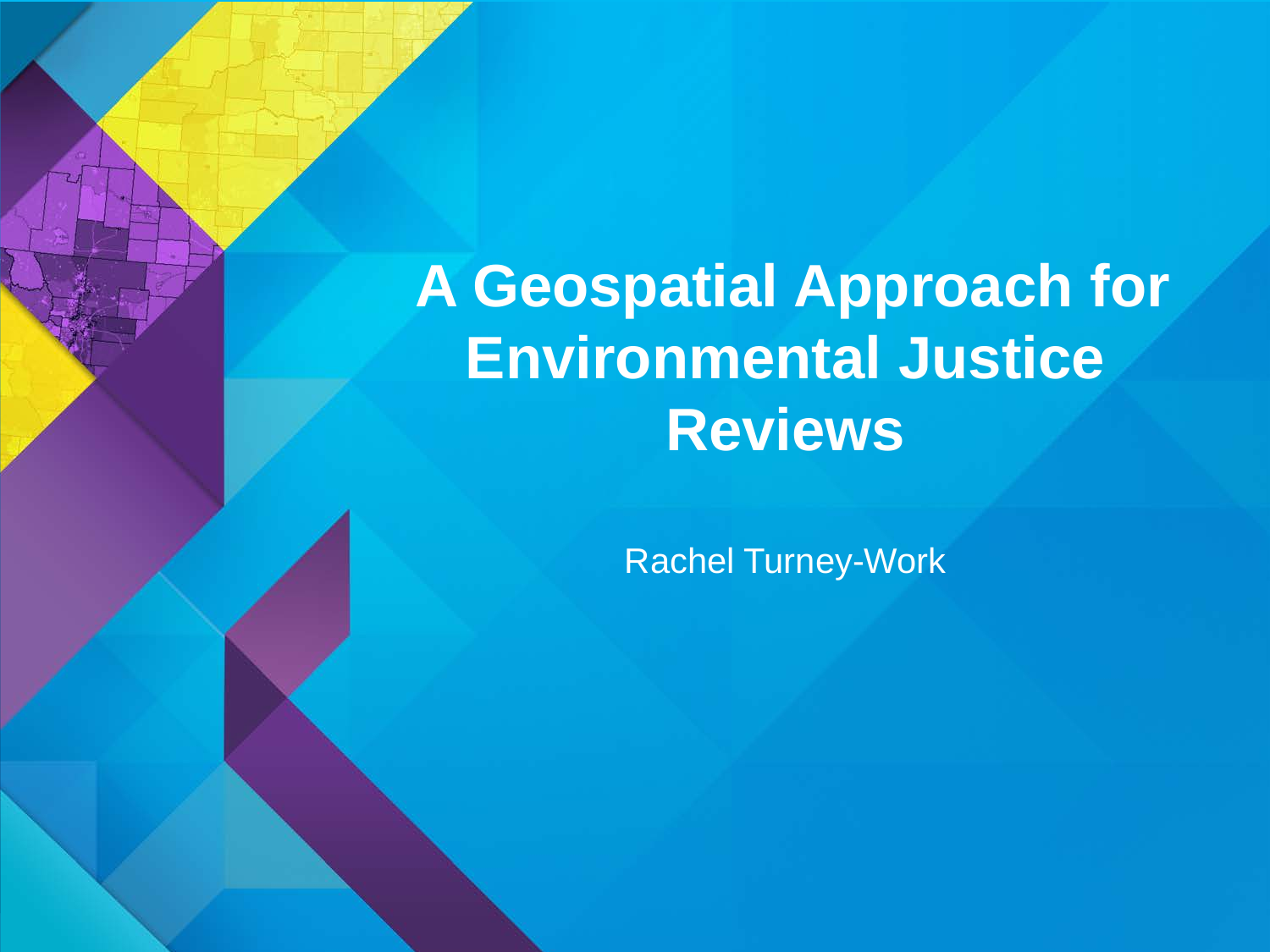### **Overview**

- **Environmental Justice (EJ)**
- **Regulatory Drivers**
- **Minority and Low-Income Populations**
- **Impact Pathways**
- **Benefits of Using ArcGIS in EJ Analyses**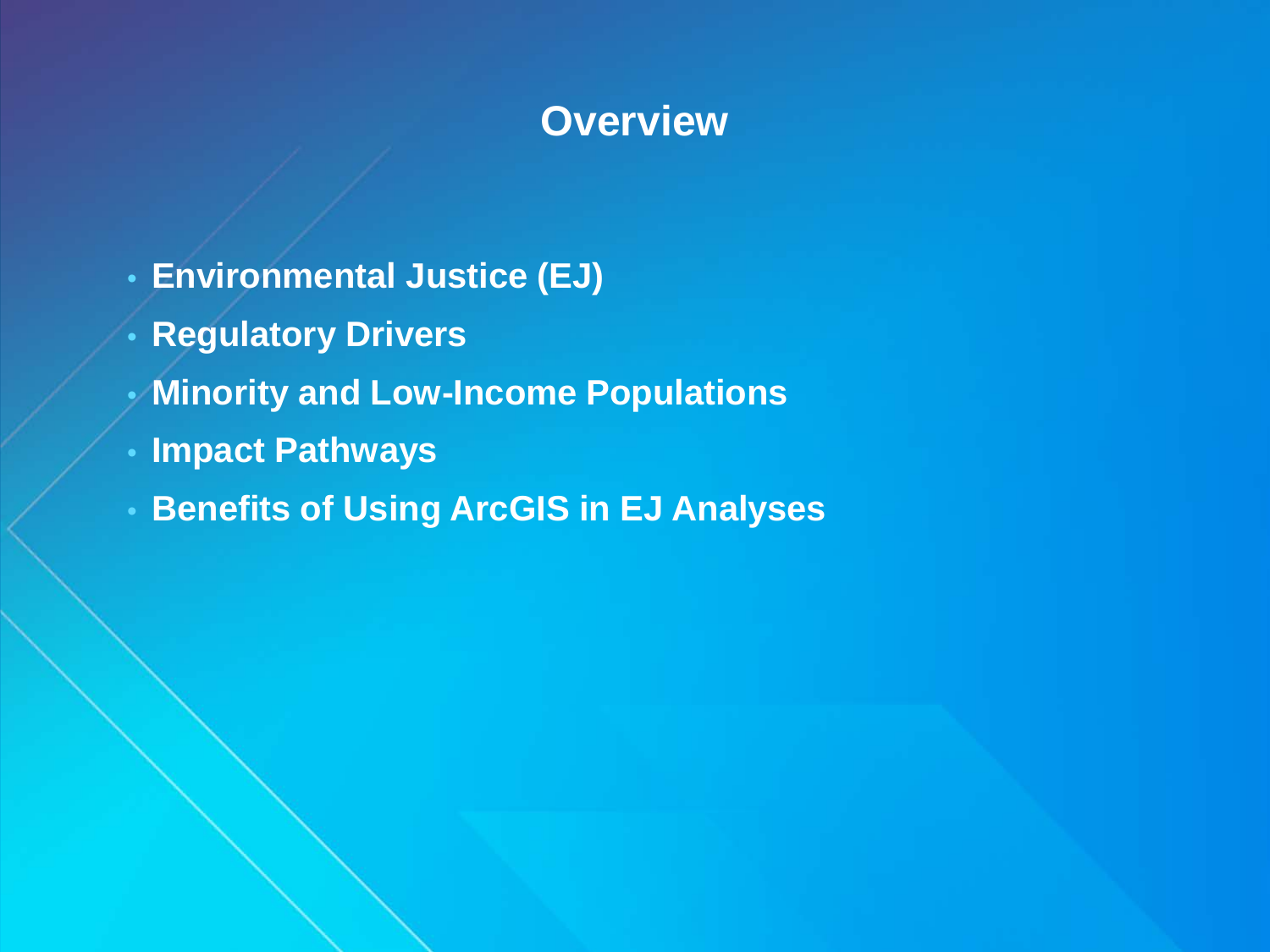### **What is Environmental Justice?**

**Environmental Justice (EJ) is the fair treatment and meaningful involvement of all people regardless of race, color, national origin, or income with respect to the development, implementation, and enforcement of environmental laws, regulations, and policies.**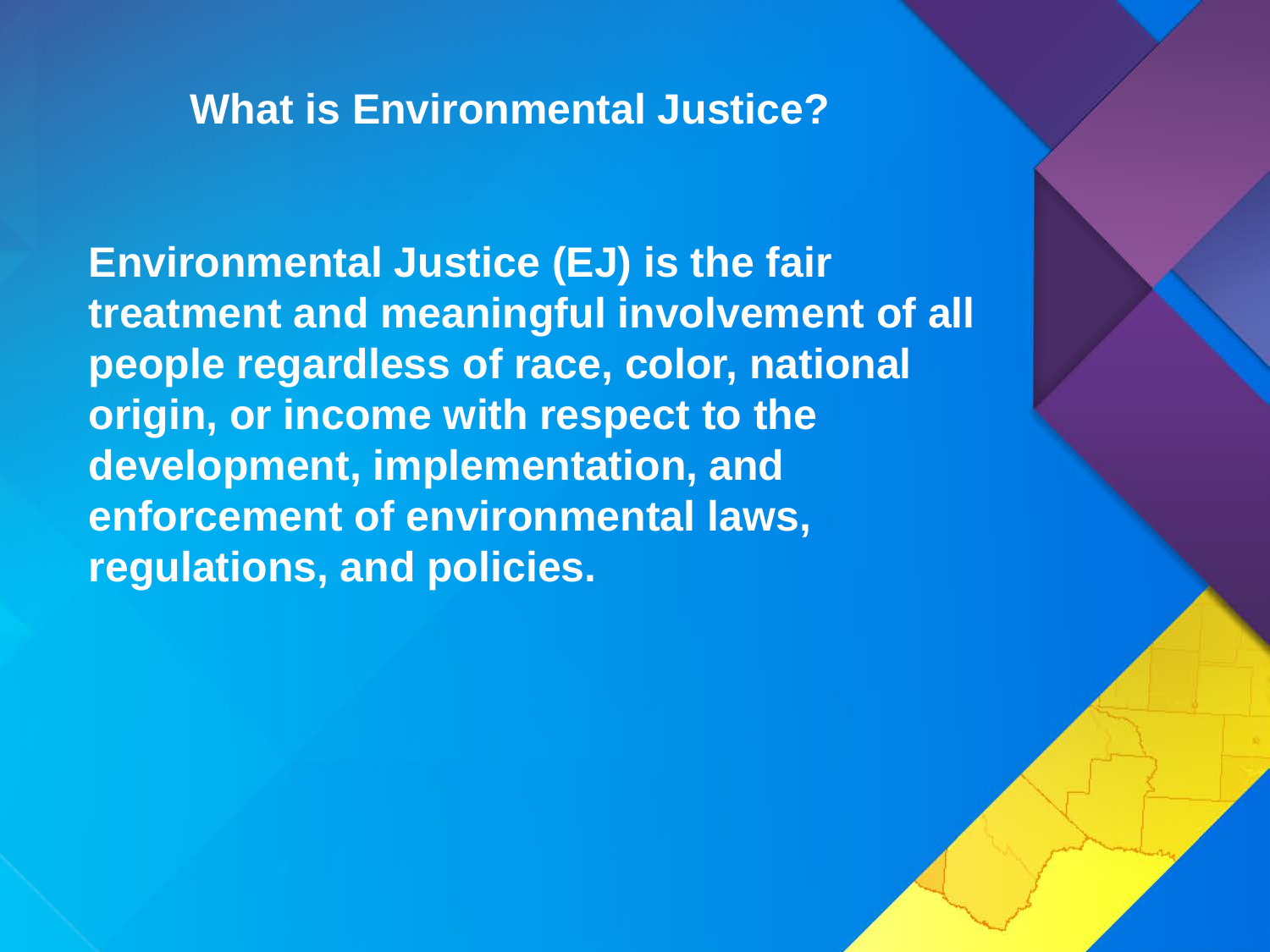### **What is Environmental Justice?**

### **A disproportionate health risk example:**

- Childhood lead poisoning is a major preventable environmental health problem in the US.
- Children from all social and economic strata can be affected, although the children at greatest risk of lead exposure are those who live in older housing and are living in poverty.
- Some racial and ethnic groups (e.g., African-Americans and Mexican-Americans) are disproportionately affected by lead poisoning.

CDC 2011, "Lead Poisoning in Children"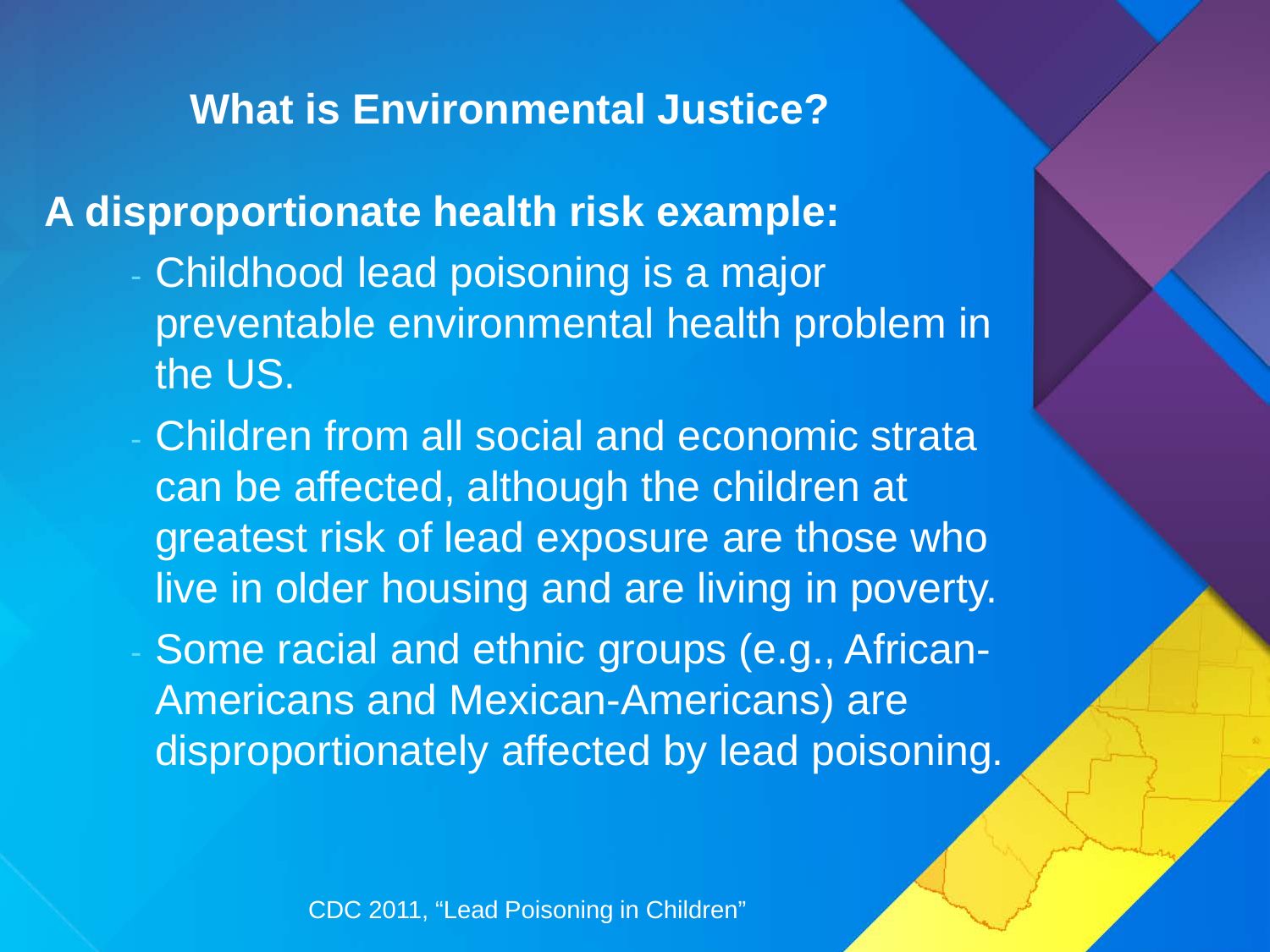### **What are the Regulatory Drivers?**

#### • *Executive Order 12898*

- An order directing each federal agency to consider EJ by identifying disproportionate and adverse health or environmental effects of its activities on minority and low-income populations.
- *National Environmental Policy Act (40 CFR Parts 1500- 1508)*
	- Under NEPA, a discussion of social and economic effects is warranted if they are related to the natural or physical effects, and the definition of "effects" includes economic and social factors.
		- Implementation of NEPA defines "effects" to include economic and social effects, whether direct, indirect, or cumulative.

• **All projects requiring a NEPA analysis must include EJ reviews.**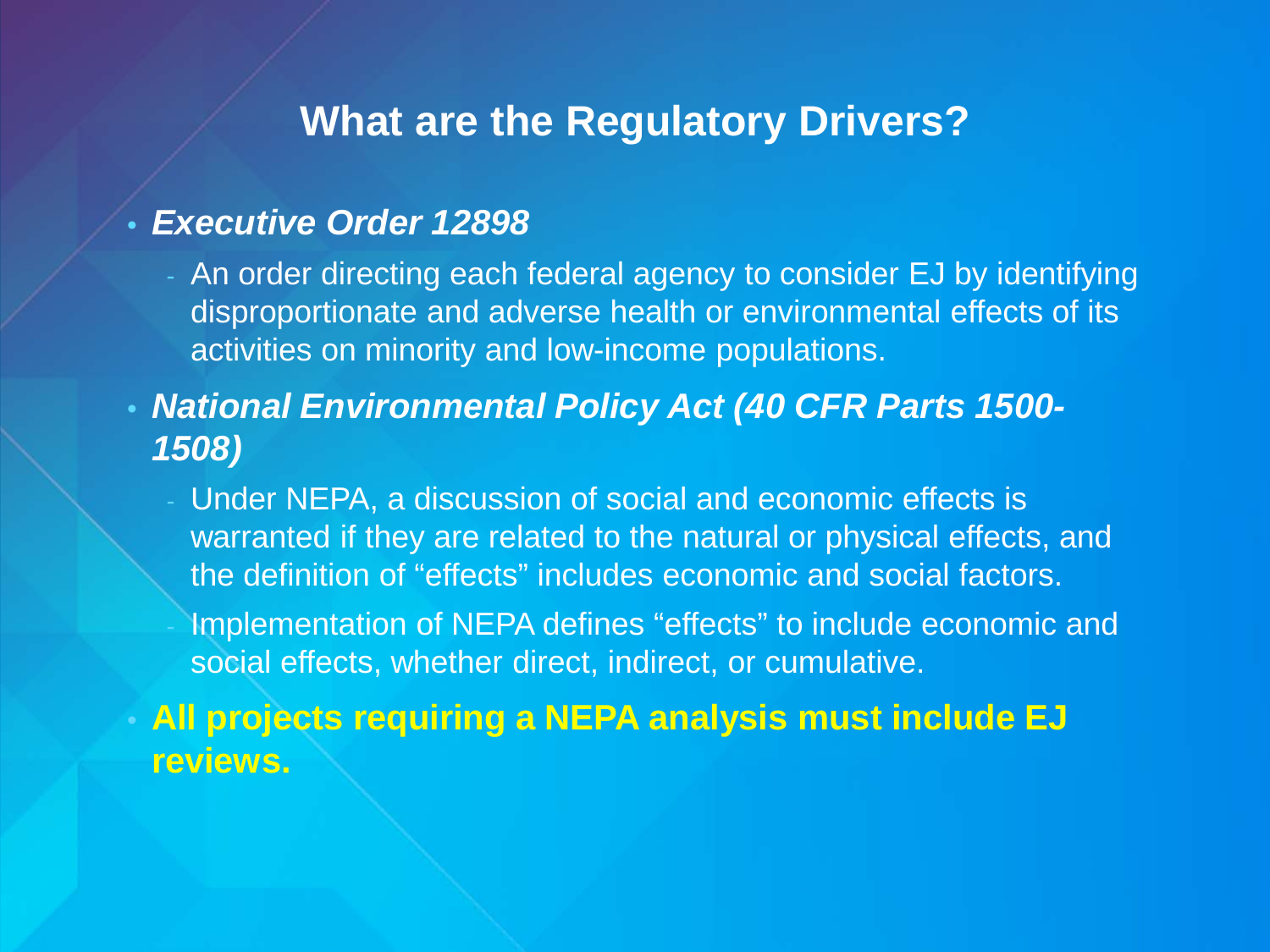### **Identifying Minority and Low-Income Populations**

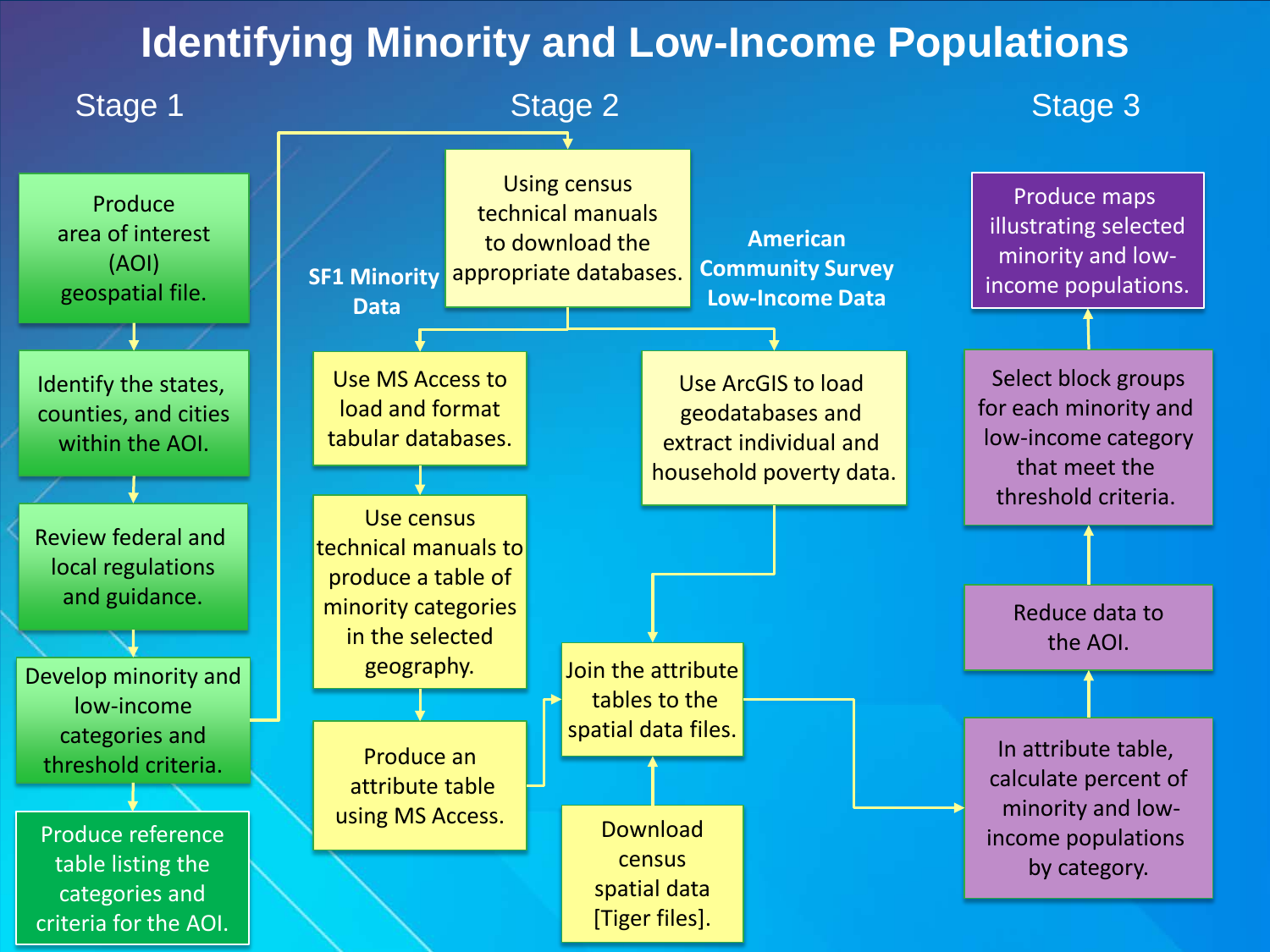### **Stage 1: Initial Research and Development of Criteria**

**Identify AOI and Minority / Low-Income Categories**

Produce AOI geospatial file.

Identify the states, counties, and cities within the AOI.

 $1 - \times$ 

Review federal and local regulations and guidance.

Develop minority and low-income categories and threshold criteria.

Produce reference table listing the categories and criteria for the AOI.

#### • **Determine the AOI for the Proposed Project.**

- Generally defined as the maximum extent of the projectrelated impacts.

#### • **Identify the States, Counties, and Cities within AOI**

- Depending upon the size of the AOI, a geographic area of comparison will be selected.
- This area is often the state or county the AOI is located within.
- **Review the EPA Guidance, Executive Order 12898, and Applicable City, County, or State Guidance.**

#### • **Based on these requirements:**

- Develop minority (e.g. race and ethnicity) and low-income (e.g. individual and household) categories, and
- Determine the minimum threshold criteria for the geographic area of comparison that will be used to identify minority and low-income populations.

#### • **Produce Reference Table**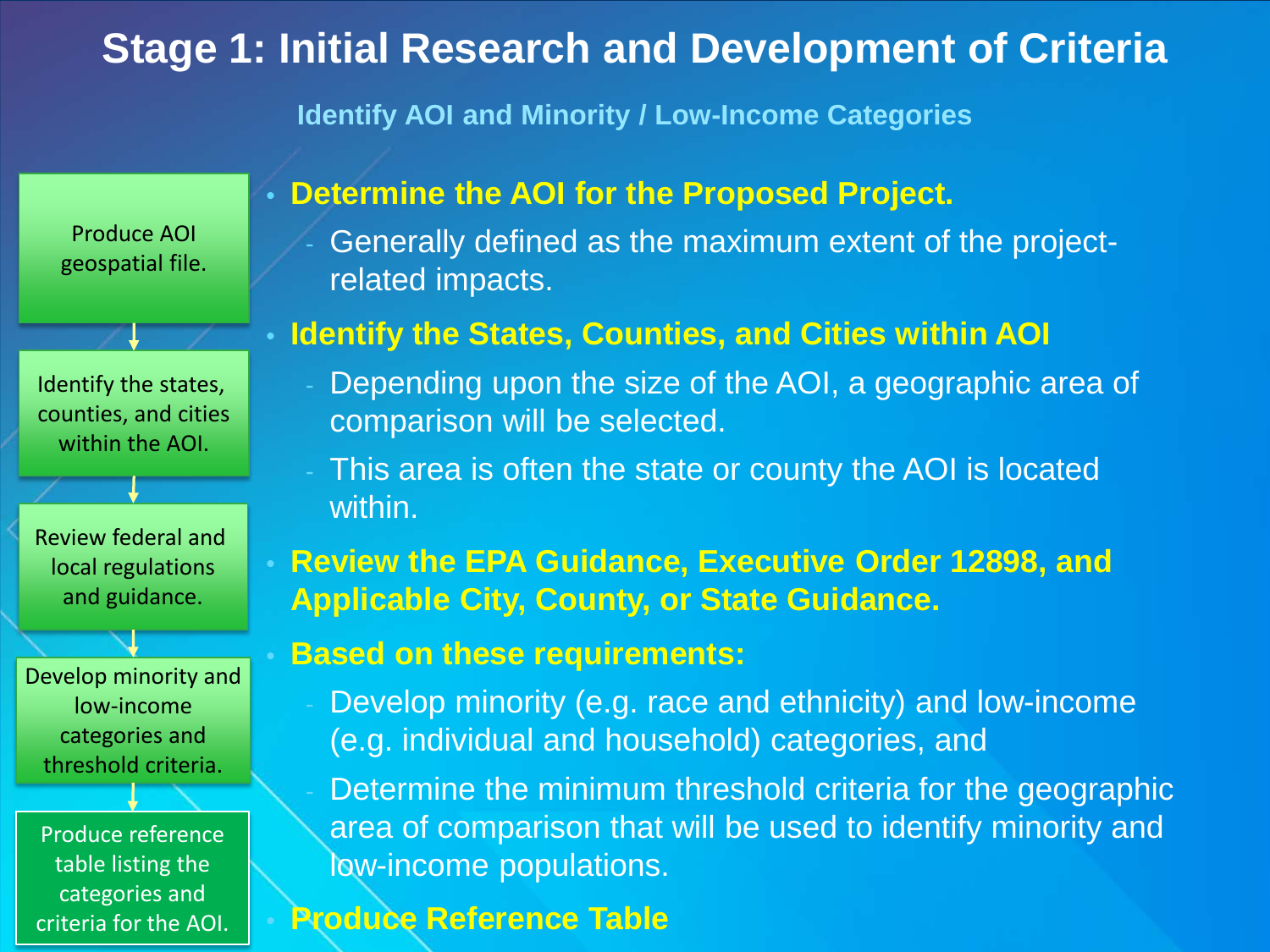### **Stage 2: Create Minority and Low-Income Geospatial Data**



#### • **Download US Census and American Community Survey (ACS) Data**

Summary File (SF1) data is in a comma delineated format and the associated spatial data is in a Tiger/Line shapefile.

- ACS data is available as a geodatabase.

#### • **Use Microsoft Access to:**

Format and organize SF1 data and extract minority population data.

SF1 data contains many attributes that are not needed for this evaluation.

#### • **Use ArcGIS to:**

- Organize and extract ACS data.
- Join SF1 and Tiger/Line data.
- Assess minority and low-income data.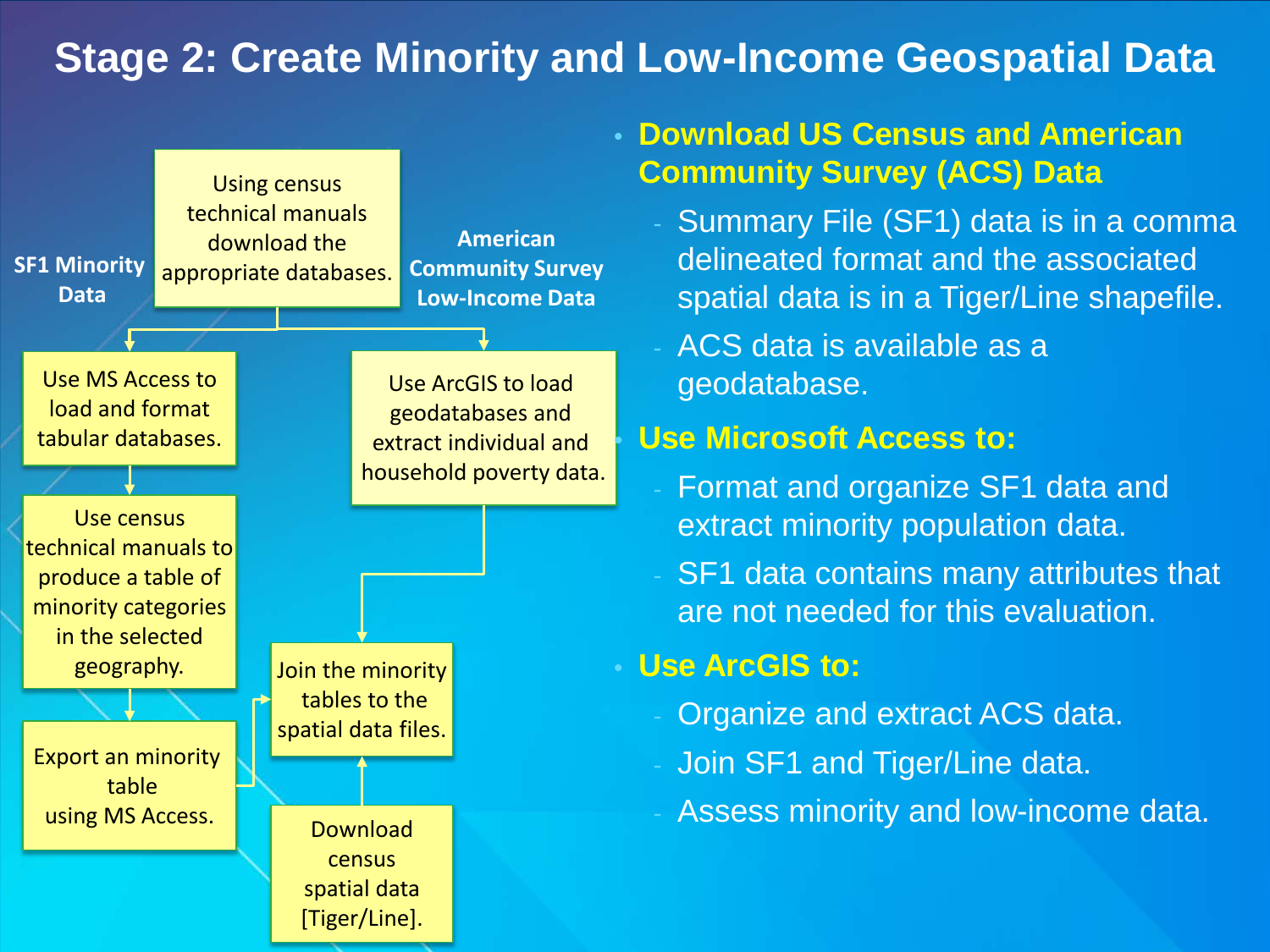### **Stage 3: Identifying Minority and Low-Income Populations**

#### • **Calculate Percentage of Minority and Low-Income Populations**

- For each minority and low-income category, calculate the percentage of that population for each block group.

#### • **Reduce Data to AOI**

- The minority and low-income data is clipped to the AOI.
- This will allow for an accurate block group count and comparison.

#### • **Select Block Groups that Meet the Threshold Criteria**

The percentage of each minority and low-income category for each block group is compared to the minimum threshold criteria (calculated in Step 1).

If the percentage in the block group, for any category, exceeds the minimum threshold criteria, then the block group is identified as a minority or low-income population.

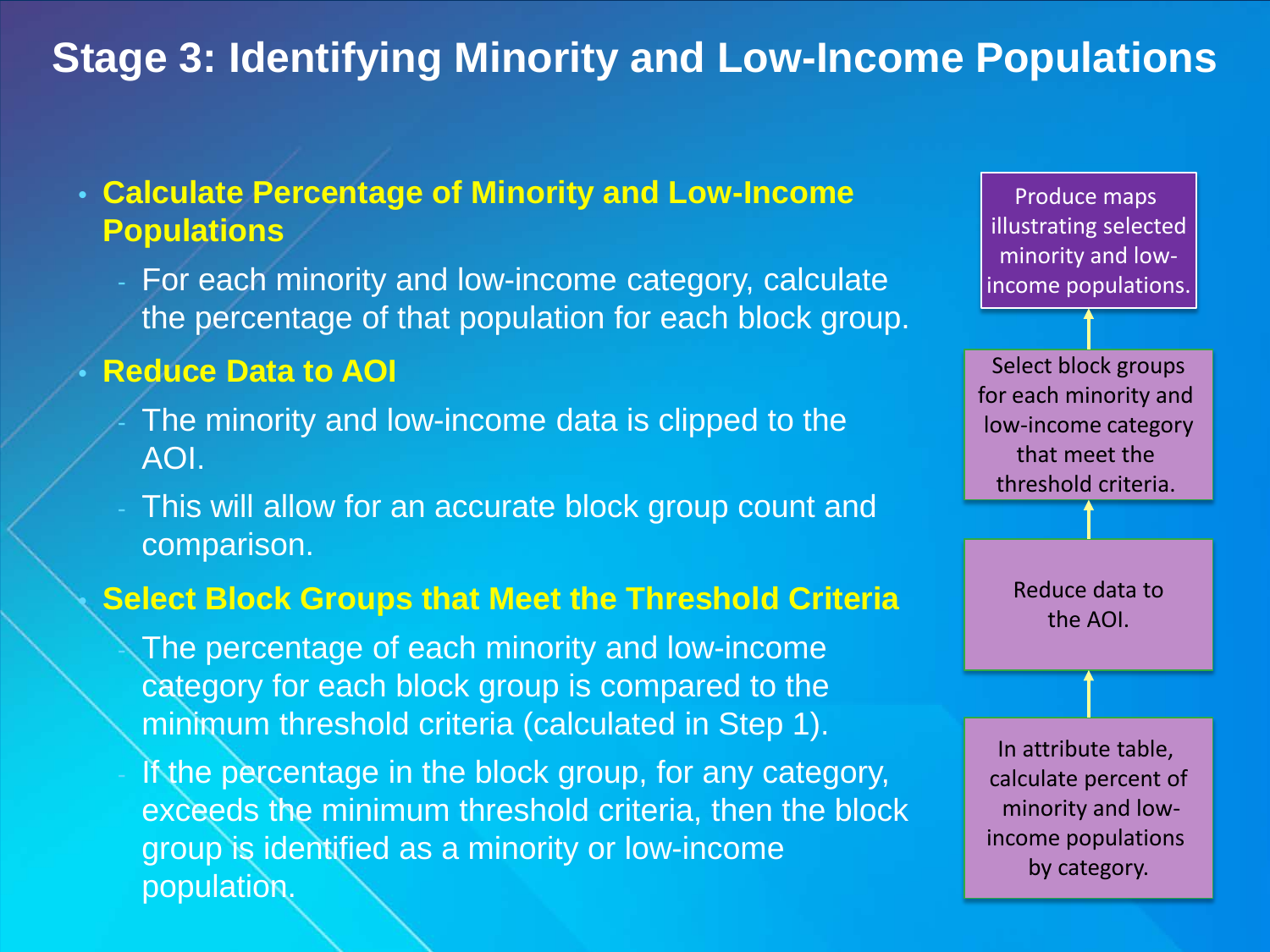## **Process Example: Selecting Block Groups in ArcGIS**

| $\square$ $\times$<br>Table                                                       |                                                      |              |                                                     |              |                |                                                                                                                                          |                                         |                   |           |              |             |                       |                          |
|-----------------------------------------------------------------------------------|------------------------------------------------------|--------------|-----------------------------------------------------|--------------|----------------|------------------------------------------------------------------------------------------------------------------------------------------|-----------------------------------------|-------------------|-----------|--------------|-------------|-----------------------|--------------------------|
| $\mathbb{E} \cdot \mathbb{E} \cdot \mathbb{E} \cdot \mathbb{E} \times \mathbb{E}$ |                                                      |              |                                                     |              |                |                                                                                                                                          |                                         |                   |           |              |             |                       |                          |
|                                                                                   | SanBernardino_tl_2010_06071_bg10_with_SF1_P3_P4_Data |              |                                                     |              |                |                                                                                                                                          |                                         |                   |           |              |             |                       | $\times$                 |
|                                                                                   | <b>COUNTYFP10</b>                                    | <b>Total</b> | P3 D002                                             | P3 D003      | P3_D004        | P3 D005                                                                                                                                  | P3 D006                                 | P3 D007           | P3 D008   | P4 D002      | P4 D003     | <b>PctBlack</b>       | $\blacktriangle$         |
|                                                                                   | 071                                                  | 2530         | 984                                                 | 333          |                |                                                                                                                                          |                                         |                   |           | $\mathbf{x}$ | 1563        | 13.162055             |                          |
|                                                                                   | 071                                                  | 1431         | 511                                                 | 251          |                | <b>Select by Attributes</b>                                                                                                              |                                         |                   |           |              | 902         | 17.540182             | -10                      |
|                                                                                   | 071                                                  | 1434         | 695                                                 | 34           |                | Enter a WHERE clause to select records in the table window.<br>Method:<br>Create a new selection<br>▼                                    |                                         |                   |           |              |             | 2.37099               |                          |
|                                                                                   | 071                                                  | 812          | 389                                                 | 135          |                |                                                                                                                                          |                                         |                   |           |              |             | 16.625616             |                          |
|                                                                                   | 071                                                  | 2511         | 1490                                                | 61           |                |                                                                                                                                          |                                         |                   |           |              |             | 2.429311              |                          |
|                                                                                   | 071                                                  | 8744         | 3764                                                | 1739         |                |                                                                                                                                          |                                         |                   |           |              |             | 19.887923             |                          |
|                                                                                   | 071                                                  | 8442         | 6429                                                | 575          |                | "FID"<br>▲                                                                                                                               |                                         |                   |           |              |             | 6.811182              |                          |
|                                                                                   | 071                                                  | 954          | 773                                                 | 35           |                | "STATEFP10"<br>"COUNTYFP10"<br>"TRACTCE10"<br>"BLKGRPCE10"<br>$\overline{\phantom{a}}$                                                   |                                         |                   |           |              |             | 3.668763              |                          |
|                                                                                   | 071                                                  | 1268         | 1105                                                | 17           |                |                                                                                                                                          |                                         |                   |           |              |             | 1.340694              |                          |
|                                                                                   | 071                                                  | 2202         | 684                                                 | 584          |                |                                                                                                                                          |                                         |                   |           |              |             | 26.521344             |                          |
|                                                                                   | 071                                                  | 1733         | 594                                                 | 508          |                |                                                                                                                                          |                                         |                   |           |              |             | 29.313329             |                          |
|                                                                                   | 071                                                  | 1730         | 619                                                 | 245          |                |                                                                                                                                          |                                         |                   |           |              | 810         | 14.16185              |                          |
|                                                                                   | 071                                                  | 0            | 0                                                   | $\mathbf{0}$ | ÷              | $\leftrightarrow$                                                                                                                        | Like                                    |                   |           |              | 0           | $\Omega$              |                          |
|                                                                                   | 071                                                  | 1116         | 530                                                 | 168          |                |                                                                                                                                          |                                         |                   |           |              | 667         | 15.053763             |                          |
|                                                                                   | 071                                                  | 2786         | 969                                                 | 651          | >              | $>=$                                                                                                                                     | And                                     |                   |           |              | 1690        | 23.366834             |                          |
|                                                                                   | 071                                                  | 1092         | 615                                                 | 150          | ×.             | $\leq$ =                                                                                                                                 | 0r                                      |                   |           |              | 647         | 13.736264             |                          |
|                                                                                   | 071                                                  | 1988         | 1038                                                | 215          |                |                                                                                                                                          |                                         |                   |           |              | 1245        | 10.814889             |                          |
|                                                                                   | 071                                                  | 1893         | 945                                                 | 318          | $\Box$ %       | $\left( \right)$                                                                                                                         | Not                                     |                   |           |              | 915         | 16.798732             |                          |
|                                                                                   | 071                                                  | 1162         | 428                                                 | 296          |                |                                                                                                                                          |                                         |                   |           |              | 522         | 25.473322             |                          |
|                                                                                   | 071                                                  | 2392         | 761                                                 | 641          | s              |                                                                                                                                          |                                         | Get Unique Values | Go To:    |              | 1343<br>470 | 26.797659             |                          |
|                                                                                   | 071                                                  | 842          | 449                                                 | 72           |                | SELECT * FROM<br>("P3_D003" / "Total" >=.1894 AND "COUNTYFP10" = '071') OR ( A<br>"P3 D003" / "Total" >= .1642 AND "COUNTYFP10" = '065') |                                         |                   |           |              |             | 8.551069              |                          |
|                                                                                   | 071                                                  | 1041         | 683                                                 | 31           |                |                                                                                                                                          |                                         |                   |           |              |             | 2.977906              |                          |
|                                                                                   | 071                                                  | 1233         | 832                                                 | 90           |                |                                                                                                                                          |                                         |                   |           |              |             | 7.29927               |                          |
|                                                                                   | 071                                                  | 1272         | 754                                                 | 209          |                |                                                                                                                                          |                                         |                   |           |              |             | 16.430818             |                          |
|                                                                                   | 071                                                  | 1322         | 719                                                 | 172          |                |                                                                                                                                          |                                         |                   |           |              |             | 13.01059              |                          |
|                                                                                   | 071                                                  | 3912         | 2014                                                | 592          |                |                                                                                                                                          |                                         |                   |           |              |             | 15.132924             |                          |
|                                                                                   | 071                                                  | 1599         | 811                                                 | 263          |                |                                                                                                                                          |                                         |                   |           |              | 732         | 16.44778              |                          |
|                                                                                   | 071                                                  | 1935         | 1106                                                | 213          |                | Clear                                                                                                                                    | Verify                                  | Help              | Load      | Save         | 1122        | 11.007752             |                          |
|                                                                                   | 071                                                  | 2829         | 1591                                                | 469          |                |                                                                                                                                          |                                         |                   |           |              | 1243        | 16.578296             |                          |
|                                                                                   | 071                                                  | 1576         | 1106                                                | 15           |                |                                                                                                                                          |                                         |                   | Apply     | Close        | 633         | 0.951777              |                          |
|                                                                                   | 071                                                  | 2037         | 746                                                 | 55           |                |                                                                                                                                          |                                         |                   |           |              | 421         | 2.700049              |                          |
|                                                                                   | 071                                                  | 2182         | 1157                                                | 109          |                |                                                                                                                                          |                                         |                   |           |              | 591         | 4.995417              |                          |
|                                                                                   | 071                                                  | 1931         | 756                                                 | 118          | $\overline{9}$ | 859                                                                                                                                      | 4                                       | 75                | 110       | 1460         | 471         | 6.110823              |                          |
|                                                                                   | 071                                                  | 1937         | 895                                                 | 110          | 11             | 626                                                                                                                                      | $\mathbf{1}$                            | 184               | 110       | 1356         | 581         | 5.678885              |                          |
|                                                                                   | 071<br>ln74                                          | 1644<br>nche | 709<br>ooc                                          | 108<br>4.40  | 6<br>×         | 622<br>4947                                                                                                                              | $\mathbf{1}$<br>$\overline{\mathbf{z}}$ | 103<br>400        | 95<br>440 | 1223<br>1000 | 421<br>ETA  | 6.569343<br>cloophon. | $\overline{\phantom{a}}$ |
| ∢                                                                                 |                                                      |              |                                                     |              |                |                                                                                                                                          |                                         |                   |           |              |             | m.                    |                          |
|                                                                                   | $14 - 4$                                             |              | 0 → →                     (89 out of 1092 Selected) |              |                |                                                                                                                                          |                                         |                   |           |              |             |                       |                          |

SanBernardino\_tl\_2010\_06071\_bq10\_with\_SF1\_P3\_P4\_Data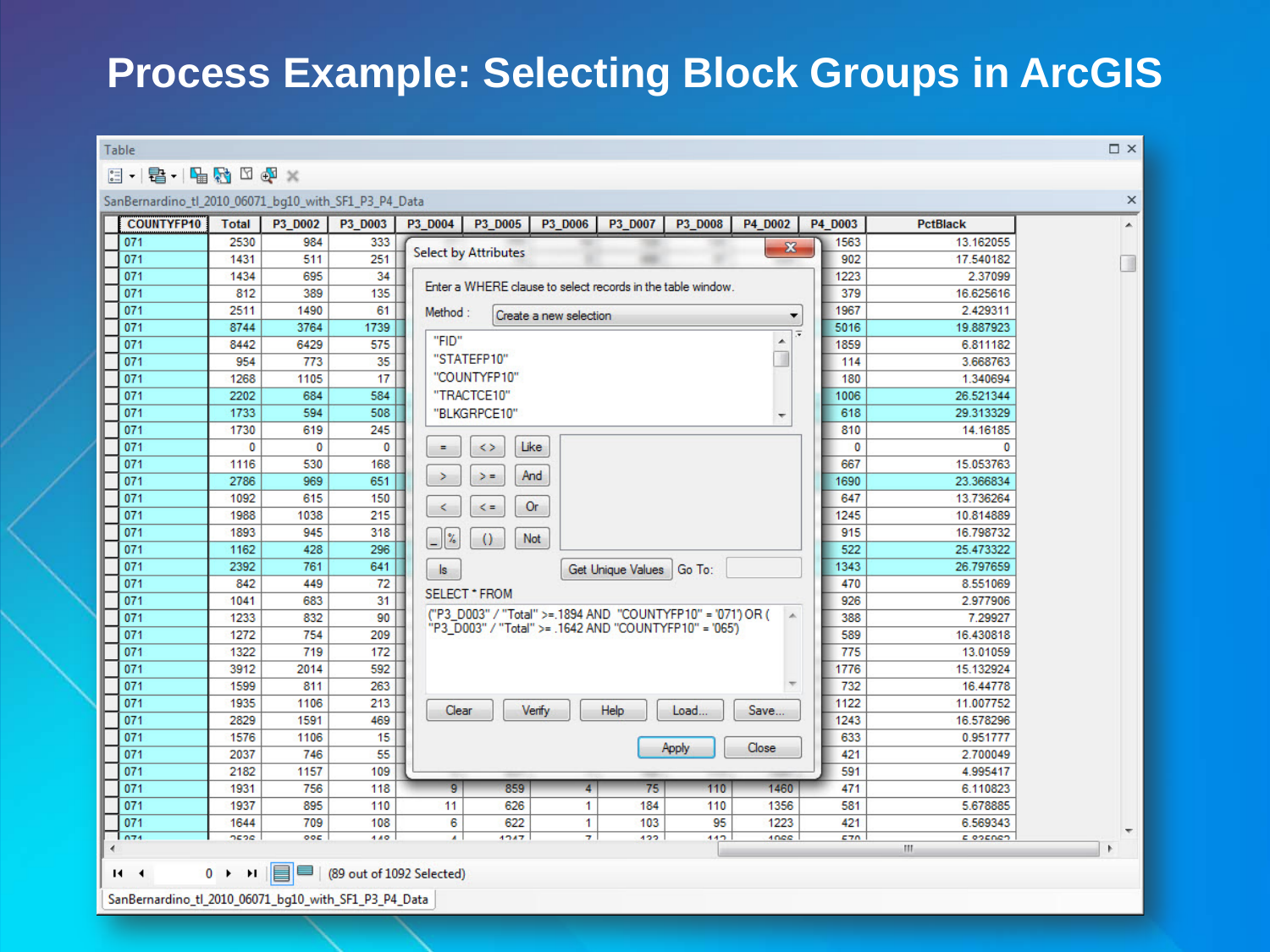### **Example Result: Census Block Groups Identified as Containing Low-Income or Minority Populations**

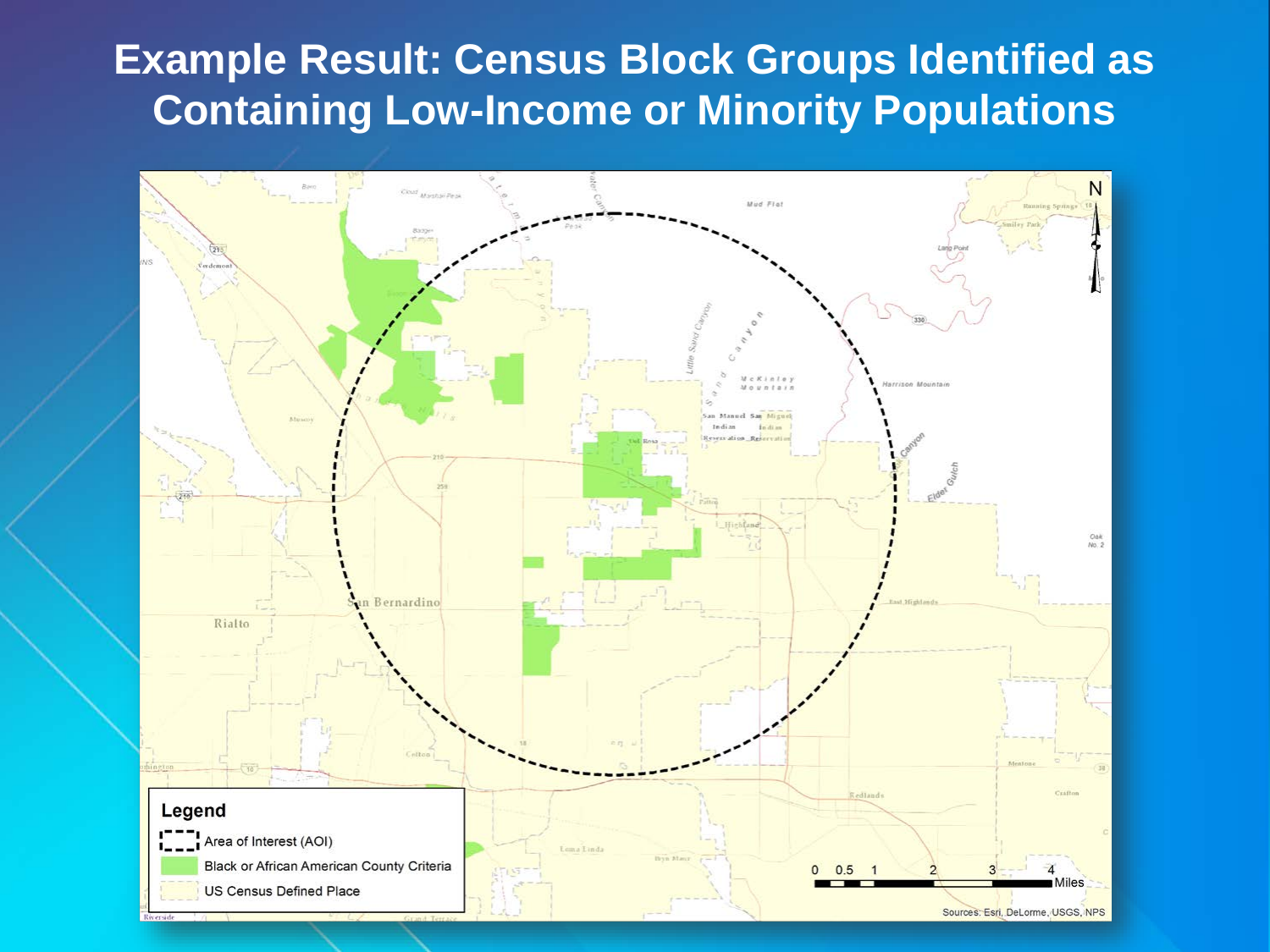### **Identifying Impact Pathways**

- After the minority and low-income populations have been identified, a thorough evaluation of project impacts and their potential pathways to the identified populations is performed.
- Potential impact pathways can include:
	- Competition with in-migrating workforce for low cost housing and social services (e.g. schools, police, healthcare, etc.).
	- Decreased air quality due to machine emissions, increased traffic, etc.
	- Increased noise due to construction activities.
		- Construction-related impacts to natural resources or culturally significant lands.

• **Following this evaluation, potentially disproportionate, high, and adverse impact pathways are identified and prevention and mitigation measures can be determined.**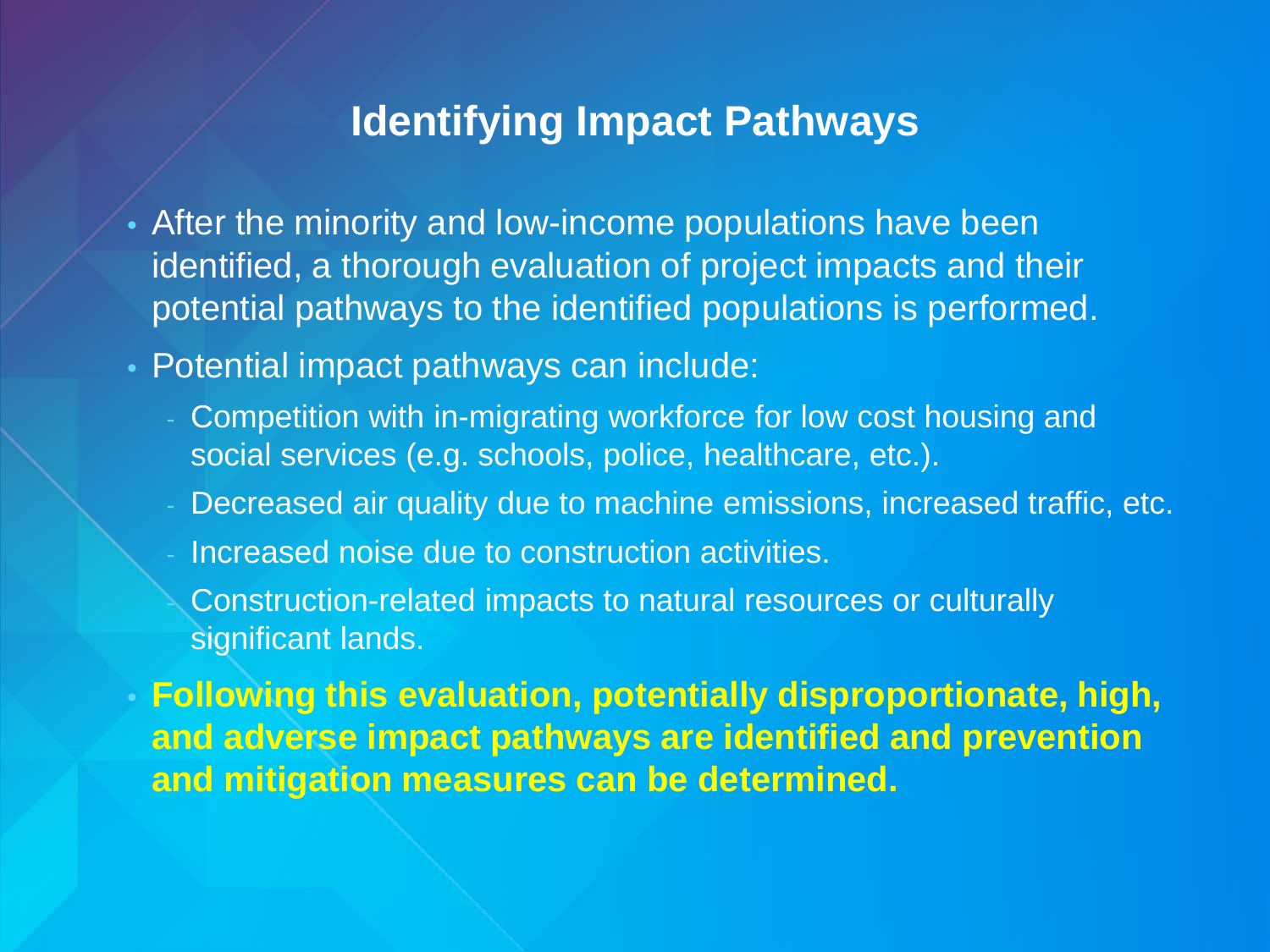### **Benefits of Using ArcGIS for EJ Analyses**

#### • **Accurate**

- **Esri's ArcMap processes have been proven to produce accurate results.** 

#### • **Repeatable and Defendable**

- **The ArcGIS processes and use of publicly available U.S. Census Bureau data allow the regulating agency to replicate processes, effectively reducing questions and requests for additional information (RAIs).** 

#### • **Geographically Based Analysis**

**Using GIS to integrate population and income data in geospatial formats allows geographers to quickly identify areas in the region to be further evaluated, reducing potential project impacts.**